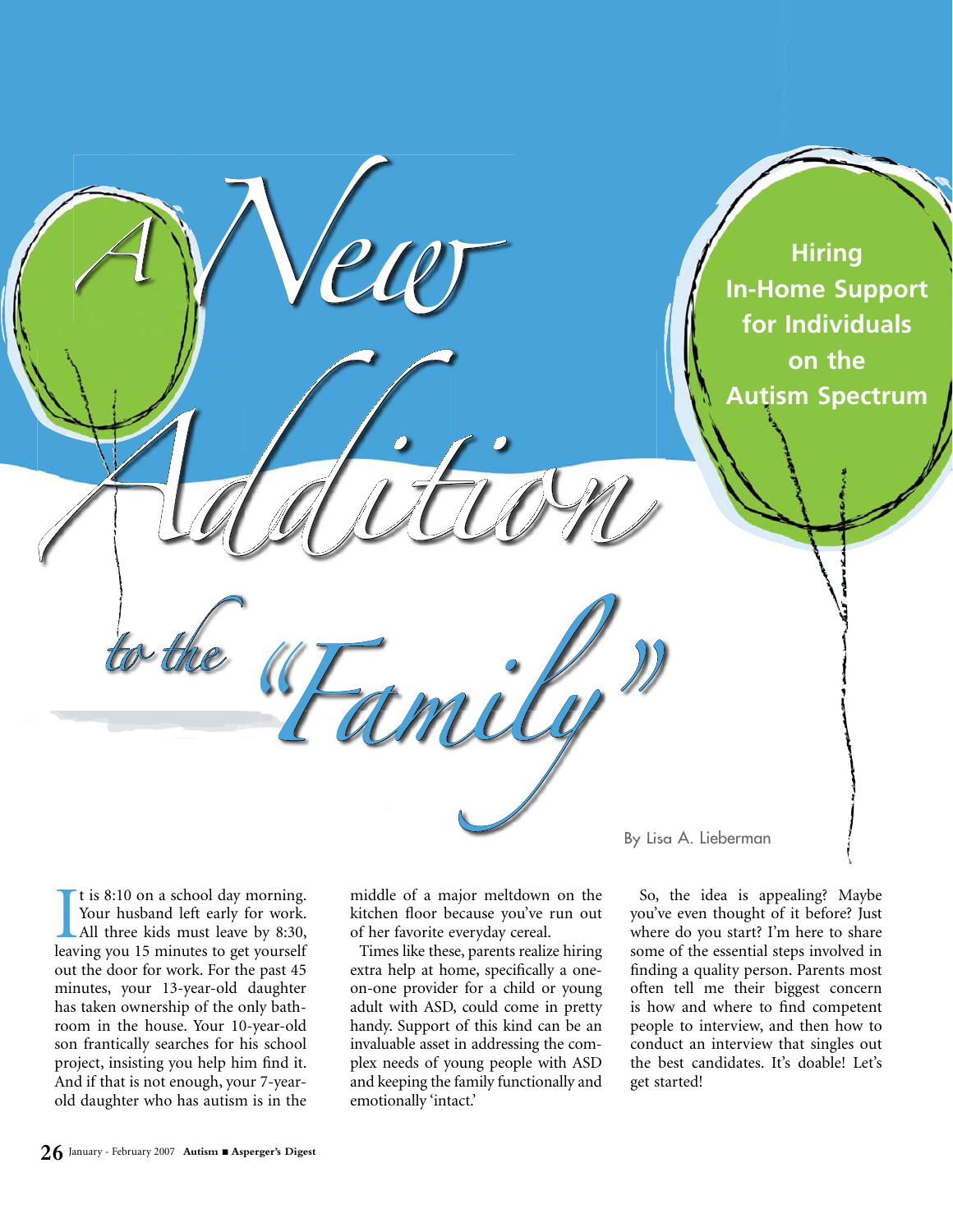

Before advertising your job opening, you need to create a comprehensive job description. In part, a job description defines specific duties that meet the unique needs of your child or young adult. But a good job description also reflects the philosophy and personality of your family and the individual who will best fit within it. Think about your family culture while you ask yourself the following questions: Who are you as a family? What are your values? Do you tend to be formal or informal in interactions with others? Is your family environment quickly paced or calm? As you answer these questions you'll gain clarity about the type of person who fits best in your home. (For an in-depth discussion of defining your family culture, see Ch 2 of my book, *A Stranger Among Us,* 2005.)

# **How and Where to Advertise**

"You have to know someone who wants to care for your child or pick someone from a list: A list of strangers. Sounded scary to me. This meant I might have to interview people, and if I didn't like any of the ones on the list, I might even have to advertise. I knew people who had interviewed, hired and trained their own respite people. If they could do it, I could do it." (Kristy, pg. 51. *A Stranger Among Us*)

Many parents share Kristy's initial anxiety about bringing a "stranger" into their home, and prefer to hire only via word-of-mouth referral. Yet, these referrals are not always available. With sufficient preparation and thoughtful vigilance, wonderful "strangers" can be found to support a young person with ASD.

# **Classified Ads**

My family has had the most success placing a classified ad in our local newspaper. Although it requires more time and energy screening prospective candidates, it broadens the field of applicants from which to choose.

When running a classified ad, be prepared to spend a little extra money. Including positive descriptors makes the ad stand out, and communicates the potential rewards of working with your child or young adult.

Employment ads are often listed alphabetically with job title first. Think carefully about the message your job title conveys. For example, "caregiver" connotes a sense of dependency that conflicts with fostering independence in the child. "Child care" may give the impression that a babysitter is needed, resulting in numerous inquiries from teenagers or women who have raised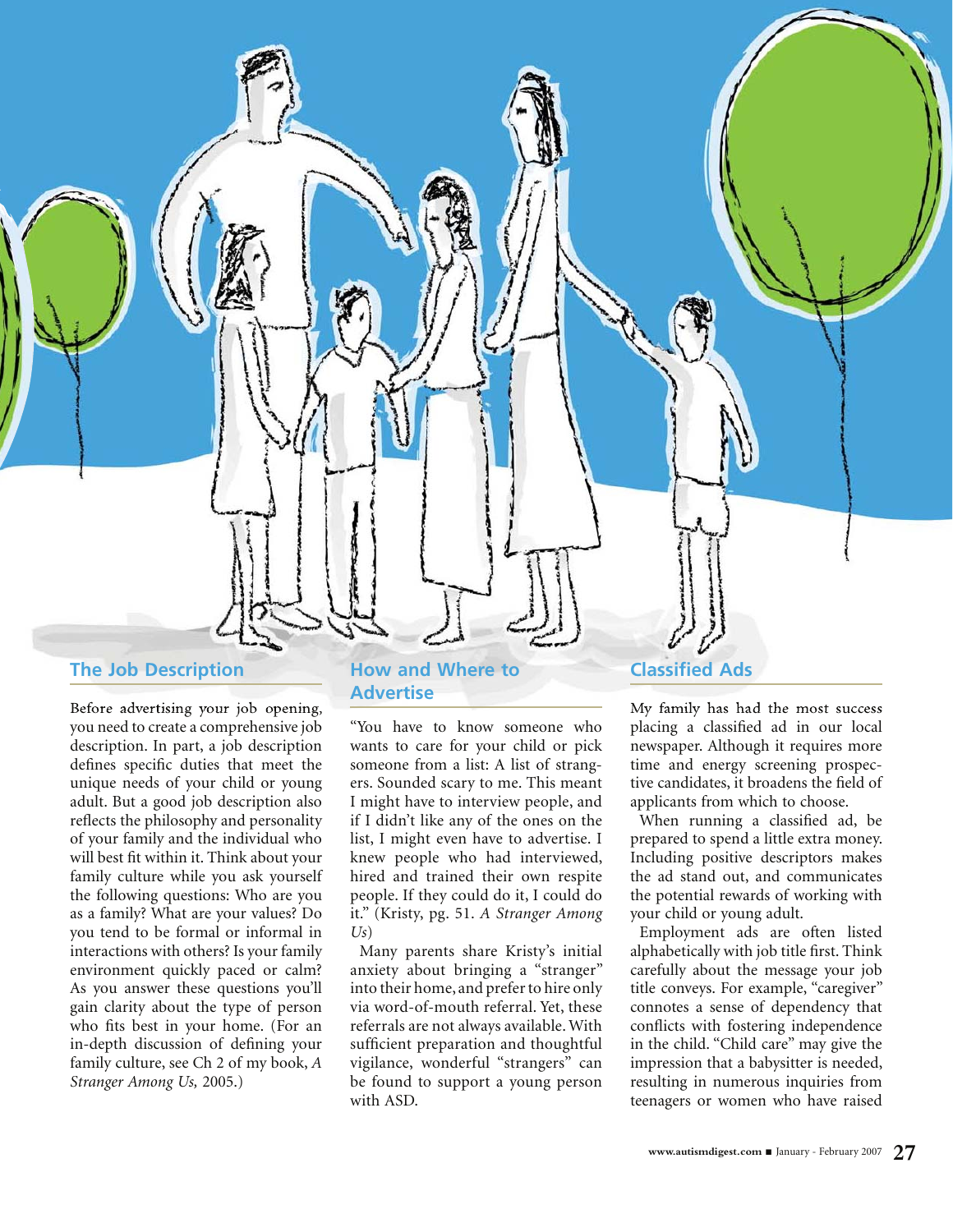their own children and therefore believe they have the right qualifications. Instead, consider using words like "mentor," "companion," "tutor," or "life-skills specialist":

**Tutor/mentor for delightful boy (11) with autism. Experience preferred. Enjoyable, no-smoking home. Need own car. References required. Good student schedule. 123-4567**

#### **Job Flyers**

Flyers can be used instead of, or in addition to, an ad. This format gives you room for more information than in a classified ad. Let creativity run wild in deciding where to post a flyer. Is your child on a special diet? Try the local health food store. If someone of the same religion is desired, put a notice in your congregation's newsletter. Post flyers at local colleges, in both undergraduate and graduate programs in fields related to autism.

# **Additional Suggestions for Finding Providers**

Some people are more comfortable using an employment agency and companies exist that specialize in different kinds of in-home care. Though more expensive, a quality agency can save you time in placing ads and conducting background checks.

Also, consider posting notices at nonprofit organizations, specialized schools like nursing or the healing arts, or via the Internet. Job-search Internet sites such as "Craig's List" are being more widely utilized.

You've defined your family culture, written a job description and decided how to advertise the position – congratulations! You've completed the initial, crucial steps involving in finding that remarkable "stranger" who will enhance the circle of your family. You've also laid a firm foundation for the next step in the process: screening

candidates and conducting a fruitful interview.

#### **Screening Candidates**

You screen to reduce the pool of candidates to interview only those who most closely fit the job description and your family culture. Decide whether candidates will be screened by phone, resumé or Internet. Have a concise checklist of screening criteria, with the highest priority items at the top, "front and center" every time an applicant is screened.

#### **Sample screening checklist**

- Familiarity with ASD (training, education, work experience, volunteer, family member)
- Reliable car, good driving record and current driver's license
- Consents to current criminal check and inquiry into driving record ✓
- Willing to adhere to non-smoking household policy
- Available schedule meets your required hours/days
- Will commit to one year, in good faith
- Hourly pay desired matches what you are able/willing to pay ✓

#### **Conducting an Interview**

You've narrowed down your search to a few qualified people to meet. The goal of the interview is to gain a personal impression of the applicant, and decide whether to move forward with that person. Also, this is a time for candidates to ask enough questions to decide if the position is a good fit for their needs.

Decide whether you want to interview at home or in a public place. Make the candidate feel welcome when you first meet; offer a refreshment, make introductions, and use small talk to put the person at ease.

Let the applicant read over the job description while you look over a resumé or job application. Give her a chance to ask questions about the job description, or anything else that may have come up since the initial screening.

Once you're face-to-face with an applicant, listen as attentively as you can to everything said (or not said). Pay attention to first impressions and never ignore a "gut feeling." If something doesn't feel right, err on the side of asking too many questions rather than missing a crucial piece of information. For example, if an applicant changes the subject when asked about a one-year commitment, return to that question until answered. When I have pressed that issue, I discovered people were planning to travel in three months, or take a break from school. Avoid taking time to train someone only to have him leave soon after, not to mention the difficulty children with ASD often have in managing changes.

# **Assessing emotional stability and self-care**

The face-to-face interview is your chance to "go deep," asking questions that explore a person's emotional stability. Working with a child or young adult with ASD requires the ability to stay calm, have patience, and demonstrate personal maturity. Here are some key areas to explore. Does this person "have a life" outside work? Avoid a provider who looks to meet all her emotional needs in your household. Ask about interests, hobbies, etc. to get an idea of whether the candidate has a balanced life.

This also includes attention to selfcare. A solid candidate will have a regular, healthy routine for managing stress. It might include fitness, recreation, yoga, dance, music, artistic expression, prayer and/or meditation. Such routines provide greater internal resources for managing the stressful times that will arise when supporting a young person with ASD. Eating habits are also important. A "junk-food junkie" might have health problems,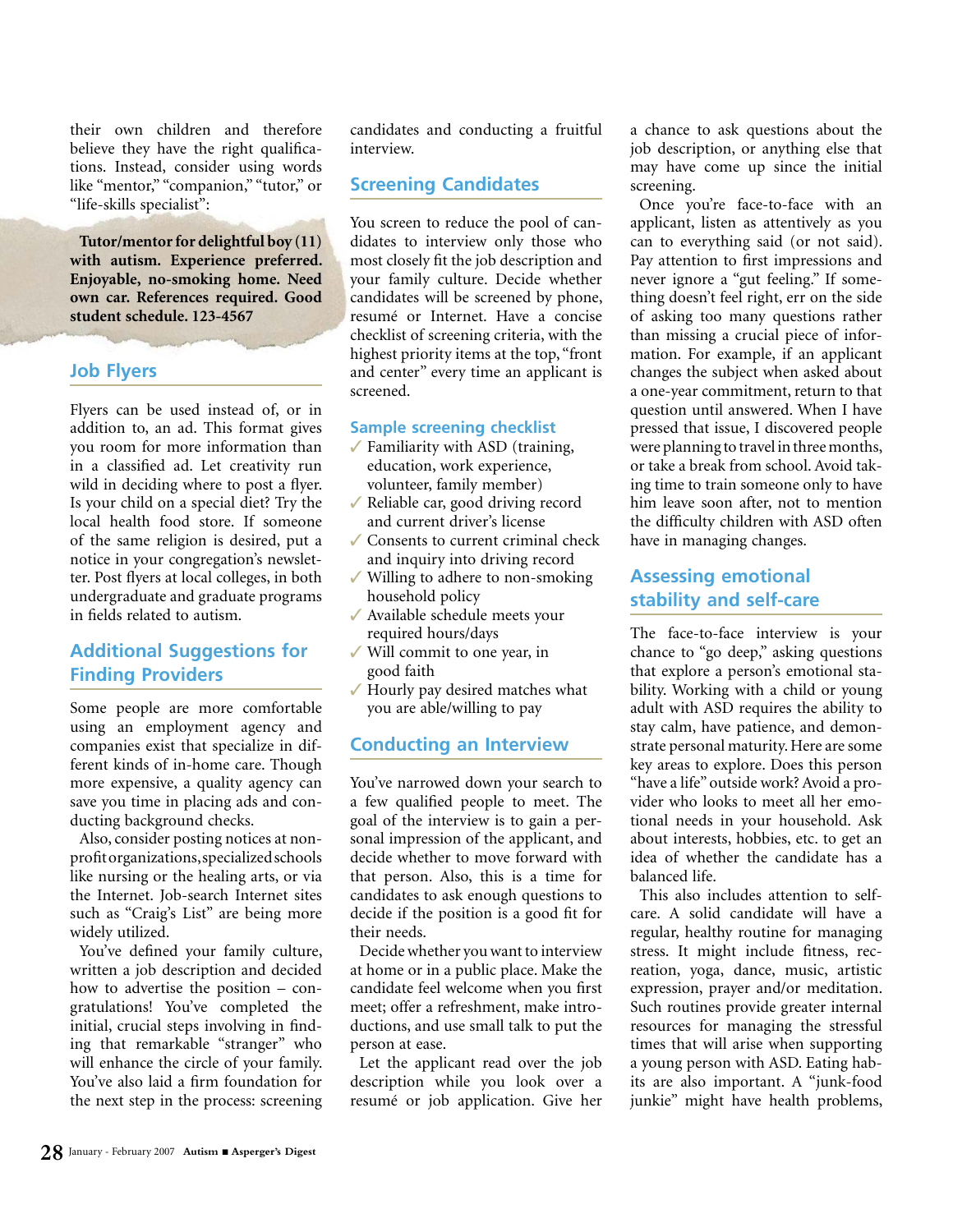as well as being a poor role model for healthy eating.

Explore whether your candidate can define boundaries and set limits. You want someone who has clear ideas about what he will and won't do. Avoid hiring an employee who doesn't speak up and then explodes, or gets burned out by not honoring personal needs. Also, it's most helpful when a provider can effectively set limits with the young person being supported. Ask questions like, "If I ask you to stay later and you can't, how will you let me know that?" or "Tell me about a time you had to say 'no' to someone."

# **Exploring attitudes toward discipline**

The way a candidate was disciplined as a child will have a direct effect on how he handles challenging situations with your child. If he was physically or emotionally abused, it is essential that he be able to demonstrate emotional work done to counteract the negative effects of being abused.

Explore his ideas about discipline and how it is best implemented. I look for someone who interprets discipline in a positive light, as teaching what is expected. Contrast this with punishment: reacting to what the person has done wrong. Often punishment includes venting anger in response to the challenging behavior, rather than teaching desired behaviors. This is perhaps one of the most important areas to thoroughly discuss with a prospective provider.

# **Familiarity with ASD**

Assess how much the applicant knows about ASD. Is she familiar with the sensory processing issues so prevalent for this population, and too often mistaken for "bad behavior"? One way to explore this is to pose a challenging situation and ask her how she would handle it. Listen carefully to the response. How that question is answered indicates to



what extent she grasps the neurological basis of behavior in this population. Avoid individuals who assign negative intent to difficult behaviors. This attitude is almost never helpful when supporting people with ASD, and in fact, can cause great harm.

Sometimes people with a lot of ASD-related experience rely on old information rather than current best practices. For example, do you hear over-generalizations about individuals on the spectrum, and/or comments that underestimate their individual abilities? This can result in lowered expectations about what your child can accomplish. It is far better to hire someone younger with the right temperament and attitude who is "trainable," than to hire someone operating with outdated and potentially damaging approaches.

#### **Red flags**

Take care to notice "red flag" items that could rule out a candidate, such as omitted personal information (phone, proper ID, adequate references, etc.). You should also avoid hiring someone

who doesn't listen well, or seems too eager to take the job without asking any questions about it. I would also be wary of an applicant who refers to herself as a "natural caregiver," unless I am satisfied that she can set limits and/or "has a life" outside the work environment.

Pay attention to anything that doesn't feel right to you. Don't be afraid to get too personal. Ask more questions, request additional references, meet with the candidate a second time – do whatever it takes to feel at ease.

Never allow desperation to rule your decision to hire someone. Better to wait until another candidate comes along who meets your criteria than to proceed with a less than adequate candidate. This person will play an intimate part in your family life. Ask questions, insist on a criminal check, and do thorough reference checks; anything to protect the well-being of your child and family.

#### **Then, Reap the Rewards!**

Many parents overlook the option of using in-home providers simply because they are unfamiliar with how to hire a quality person. We know, from experience, that having that special individual supporting your child and family far outweighs the effort required. Your family will be enriched by the experience, your child will receive valuable one-on-one attention and the provider has the chance to develop a deep, positive connection with your child and family. It's a winwin situation for everyone!  $\blacksquare$ 

**Lisa Lieberman**, LCSW is a psychotherapist, national speaker and author of the book *A Stranger Among Us*, a guide to hiring one-to-one providers for children and young adults with autism. She and her husband, Craig Ackerson, are blessed with an 18-year-old son, Jordan, who has autism. Send comments to Lisa at **lisa@disabilityinthefamily.com**